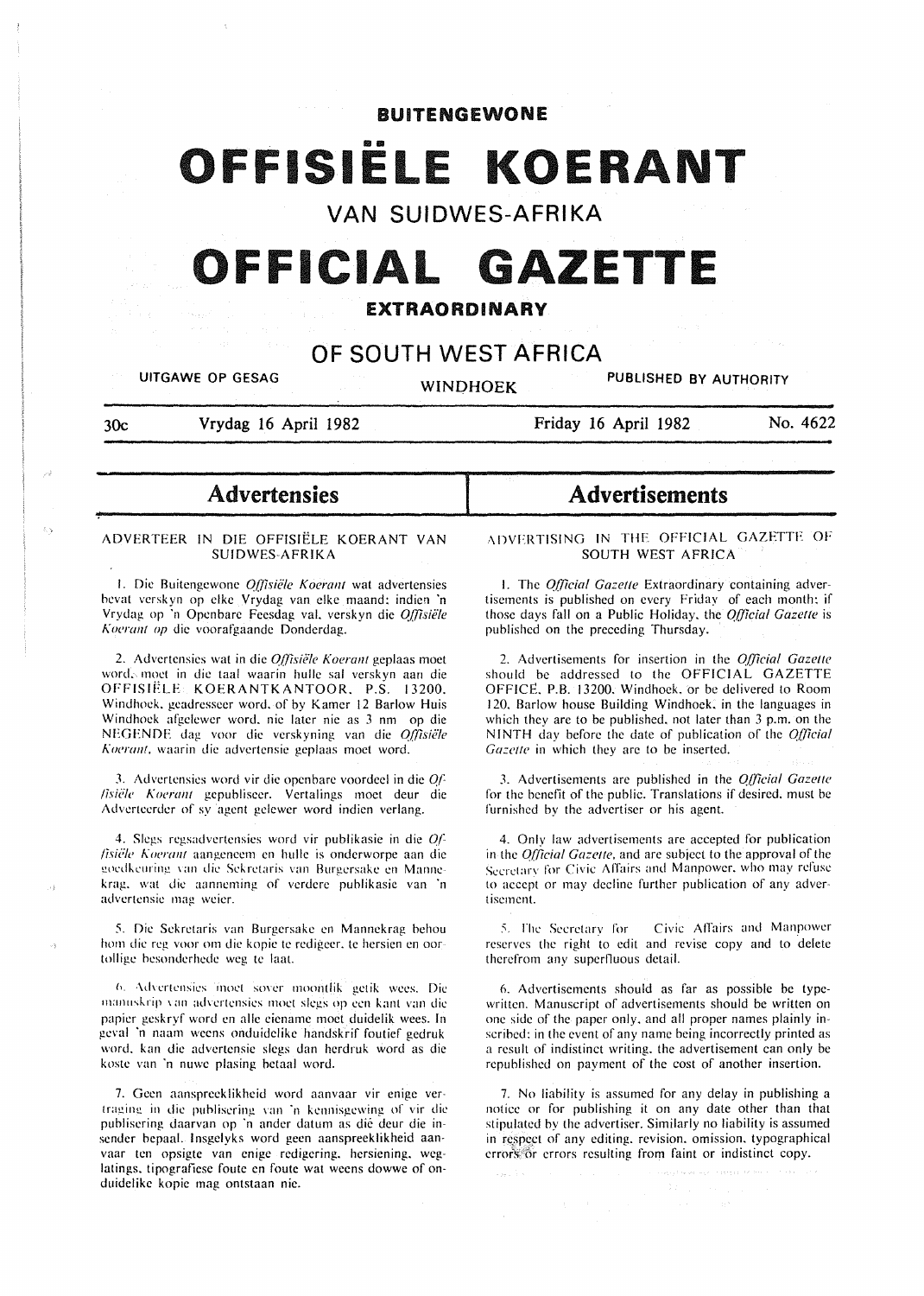8. Die insender word aanspreeklik gehou vir enige skadevergoeding en koste wat voortvloei uit enige aksie wat weens die publisering. hetsy met of sonder enige weglating, foute, onduidelikhede of in watter vorm ook al, van 'n kennisgewing teen die Administrateur-generaal ingestel word.

9. Die jaarlikse intekengeld op die *Offisiele Koerant* is R 12.50 posvry in hierdie Gebied en die Republiek van Suid-Afrika. verskrygbaar by die here Die Suidwes-Drukkery Beperk. Posbus 2196. Windhoek. Oorsese intekenaars moet posgeld vooruitbetaal. Enkel eksemplare van die *Offisiële 1\oerant is* vcrkrygbaar van die here Die Suidwes-Drukkery Beperk. Posbus 2196. Windhoek. teen 30c per eksemplaar. Eksemplare word vir slegs twee jaar in voorraad gehou.

10. Die koste vir die plasing van kennisgewings is soos volg en is betaalbaar by wyse van tjeks. wissels. pos- of geldorders:

# LYS VAN VASTE TARIEWE

8. The advertiser will be held liable for all compensation and costs arising from any action which may be instituted against the Administrator-General as a result of the publication of a notice with or without any omission. errors, lack of clarity or in any form whatsoever.

9. The subscription for the *Official Gazelle* is R 12.50 per annum, post free in this Territory and the Republic of South Africa. obtainable from Messrs. The Suidwes-Drukkery Limited. P.O. Box 2196. Windhoek. Postage must be prepaid by overseas subscribers. Single copies of the *Official Gazelte* may be obtained from The Suidwes-Drukkery. Limited. P.O. Box 2196. Windhoek. at the price of 30c per copy. Copies are kept in stock for only two years.

10. The charge for the insertion of notices is as follows and is payable in the form of cheques. bills, postal or money orders:

#### LIST OF FIXED TARIFF RATES

windings-up: closing of transfer or members' registers and/or declaration of dividends ........ Liquor Licence notices (in extraordinary Gazettes. viz. June/Tvl. November/Cape. January/O.F.S.. April/Natal), per bilingual application ............................................... . Declaration of dividend with profit statements, in cludin.l!. notes .......................................... . Long notices: Transfers. changes in respect of shares or capital. redemptions. resolutions. n>luntary liquidations ............................... . Frade marks in South West Africa .................... Liquidator's and other appointees' notices ......... .

11.00

7.00 25.00

37.00 11.00 7.00

| Gestandaardiseerde kennisgewings                                                                             | Tarief per<br>plasing | Standardised notices                                                                                             | Rate per<br>insertion |
|--------------------------------------------------------------------------------------------------------------|-----------------------|------------------------------------------------------------------------------------------------------------------|-----------------------|
| ang mangala                                                                                                  | R.                    | <b>Adjuster</b> County                                                                                           | R                     |
| and there is a control to determine the state of the state of the state of the state of the                  | R3.25                 | and the contract of the contract of the contract of the                                                          | R3.25                 |
|                                                                                                              | 6.00                  |                                                                                                                  | 6.00                  |
|                                                                                                              | 5.00                  |                                                                                                                  | 5.00                  |
| Boedelwettekennisgewings: Vorms J. 297, J. 295, J.                                                           |                       | Administration of Estates Acts notices: Forms J.                                                                 |                       |
|                                                                                                              | 2.00                  |                                                                                                                  | 2.00                  |
| Derdeparty-assuransie-eise om skadevergoeding                                                                | 2.50                  | Third party insurance claims for compensation.<br>Insolvency Act and Company Acts notices: J                     | 2.50                  |
| Insolvensiewet- en maatskappywettekennis-<br>gewings: J. 28, J. 29, Vorms 1 tot 9                            | 4.00                  |                                                                                                                  | 4.00                  |
| L.W. Vorms 2 en 6 - bykomstige verkla-<br>rings volgens woordetaltabel, toegevoeg tot die<br>basiese tarief. |                       | N.B. - Forms 2 and $6$ - additional state-<br>ments according to word count table, added to<br>the basic tariff. |                       |
| Naamsverandering (vier plasings)<br>Naturalisasiekennisgewings (insluitende 'n her-                          | 25.00                 | Change of name (four insertions)<br>Naturalisation notices (including a reprint for the                          | 25.00                 |
| Onopgeëiste geld $-$ slegs in die buitengewone Of-<br>fisiële Koerant, sluitingsdatum 15 Januarie (per in-   | 2.00                  | Unclaimed moneys $\sim$ only in the extraordinary<br>Official Gazette, closing date 15 January (per en           | 2.00                  |
| skrywing van "naam, adres en bedrag")                                                                        | 0.80                  | try of "name, address and amount")                                                                               | 0.80                  |
|                                                                                                              | 5.00                  |                                                                                                                  | 5.00                  |
| Slumopruimingshofkennisgewings, per perseel                                                                  | 4.00                  | Slum Clearance Court notices, per premises                                                                       | 4.00                  |
| Verlore lewensversekeringspolisse                                                                            | 2.00                  |                                                                                                                  | 2.00                  |
| Nie gestandaardiseerde kennisgewings                                                                         |                       | Non standardised notices                                                                                         |                       |
| Maatskappykennisgewings:                                                                                     |                       | Company notices:                                                                                                 |                       |
| Kort kennisgewings: Vergaderings, besluite,<br>aanbod van skikking, omskepping van maat-                     |                       | Short notices: Meetings, resolutions, offer of<br>compromise, conversion of company, voluntary                   |                       |

| aanbod van skikking, omskepping van maat-<br>skappy, vrywillige likwidasies, ens.: sluiting<br>van oordrag van lederegisters en/of verklarings<br>Dranklisensie kennisgewings (in buitengewone Of-<br>fisiële koerante, t.w. Junie/Tvl. Novem- | 11.00 |
|------------------------------------------------------------------------------------------------------------------------------------------------------------------------------------------------------------------------------------------------|-------|
| ber/Kaap. Januarie/OVS April/Natal) per                                                                                                                                                                                                        | 7.00  |
| Verklaring van dividende met profytstate, notas in-                                                                                                                                                                                            |       |
|                                                                                                                                                                                                                                                | 25.00 |
| Lang kennisgewings: Oordragte, veranderings met<br>betrekking tot aandele of kapitaal, aflossings,                                                                                                                                             |       |
| besluite, vrywllige likwidasies                                                                                                                                                                                                                | 37.00 |
| Handelsmerke in Suidwes Afrika                                                                                                                                                                                                                 | 11.00 |
| Likwidateurs en ander aangesteldes se kennisge-                                                                                                                                                                                                |       |
|                                                                                                                                                                                                                                                | 7.00  |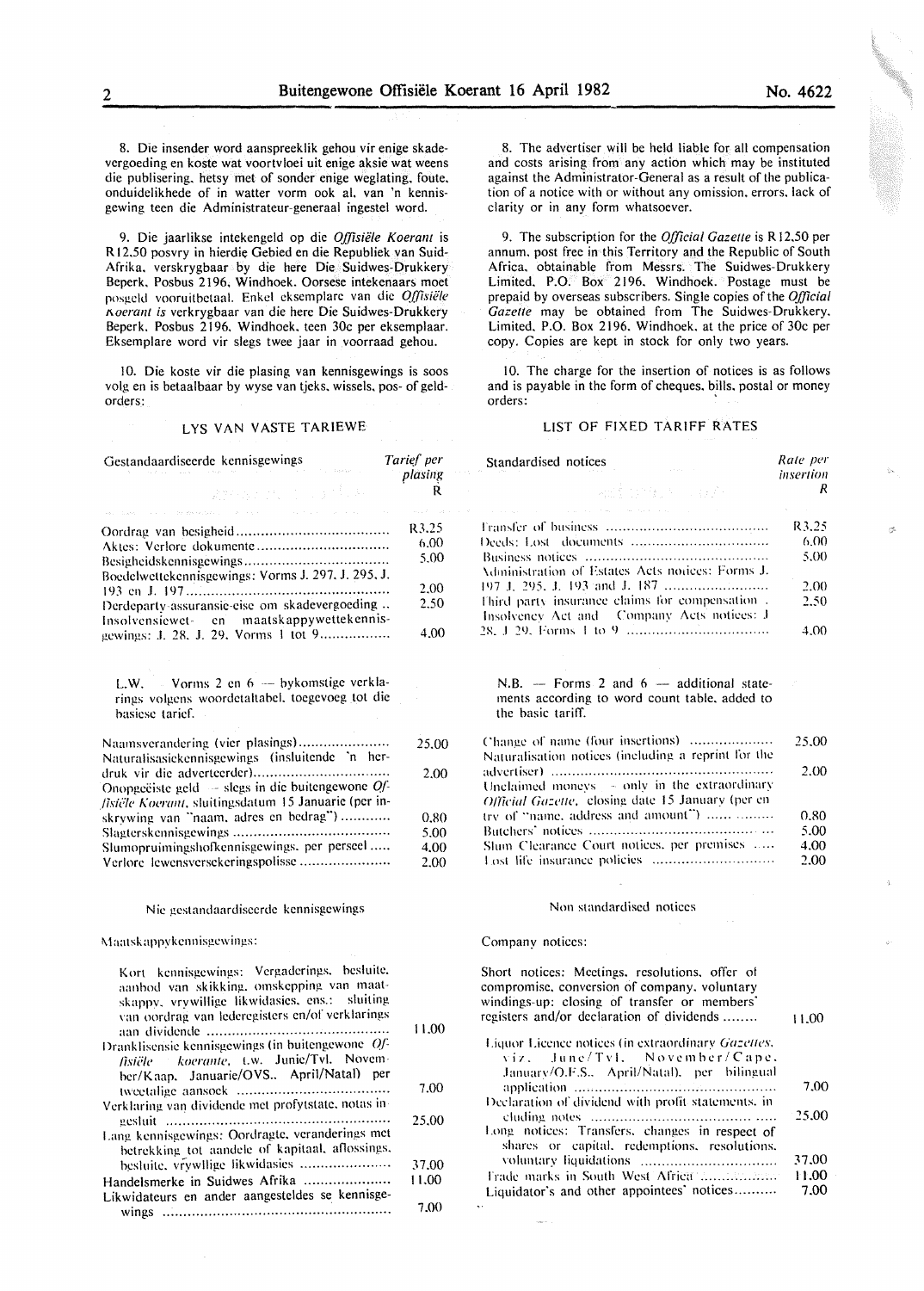Gcrcgtclike en ander openbarc verkope:

|                                        | 18.00 |
|----------------------------------------|-------|
| Openbare veilings, verkope en tenders: |       |
|                                        | 6.00  |
|                                        | 15.00 |
|                                        |       |

#### Orders van die Hof:

| Voorlopige en finale likwidasies of sekwe-    |       |
|-----------------------------------------------|-------|
|                                               | 14.00 |
| Vertalings of veranderings in kapitaal, same- |       |
| smeltings, aanbod van skikking                | 37.00 |
| Geregtelike besture, kurator bonis en soort-  |       |
| gelyke en uitgebreide bevel nisi              | 37.00 |
| Verlenging van keerdatum                      | 4.00  |
| Tersydestellings en afwysings van petisies (J |       |
|                                               | 4.00  |

II. Die koste vir die plasing van advertensies. behalwe die kennisgewings wat in paragraaf 10 genoem word, is teen die tarief van 56c per em dubbelkolom. (Gedeeltes van 'n em moet as volle cm bereken word).

12. Geen advertensie word geplaas nie tensy die koste vooruitbetaal is. Tjeks. wissels. pos- en geldorders moet aan die Sckretaris, Burgersake en Mannekrag betaalbaar gemaak word.

#### Vorm/Form J 187

# LIKWIDASIE- EN DISTRIBUSIEREKENING IN BESTORWE BOEDELS WAT TER INSAE LE

lngevolge artikel 35(5) van Wet 66 van 1965. word hierby kennis gegee dat duplikate van die likwidasie- en distribusierekenings (eerste en finale, tensy anders vermeld) in die hocdels hicrondcr vcrmcld. in die kantorc van die Mcesters en Landdrostc soos vcrmeld en gcdurcndc 'n tydpcrk van 21 dae (of korter of langer *indien spesiaal vermeld)* vanaf gemeldc datums of vanaf datum van publikasic hicrvan. as dit later is, ter insae lê van alle persone wat daarby belang het.

lndicn hinne gcnocmdc tydpcrk gccn bcswarc daartccn by die betrokke Meesters ingedien word nie, gaan die eksekuteurs oor tot die uitbetalings ingevolge gemelde rekenings.

202/81 - TRIEBNER Lydia 040525-0009-00-9 Swakopmund Swakopmund Windhoek Barclays-Nasionale Bank Beperk Trustee-Tak Posbus 460 Windhoek.

278/81 - STRAUSS Frederik Johannes 211222 5019 00 0 Karasburg Karasburg Windhoek Barclays-Nasionale Bank Beperk Trustee-Tak Posbus 460 Windhoek.

392/81 - VENTER Dawid Hermanus 4412245039006 Malcolm Spencestraat 26. Olympia SWA Windhoek Boland Bank BPK Posbus 1516 Windhoek.

Sales in execution and other public sales:

| Public auctions, sales and tenders: |        |
|-------------------------------------|--------|
|                                     | - 6.00 |
|                                     | 15.00  |
|                                     |        |

#### Orders of the Court:

| Provisional and final liquidations or sequestra-     |       |
|------------------------------------------------------|-------|
| tions                                                | 14.00 |
| Reductions or changes in capital mergers, offer      |       |
|                                                      | 37.00 |
| Judicial managements, curator bonis and              |       |
| similar and extensive rules nisi                     | 37.00 |
|                                                      | 4.00  |
| Supersessions and discharge of petitions (J<br>158). |       |
|                                                      |       |

II. The charge for the insertion of advertisements other than the notices mentioned in paragraph 10 is at the rate of 56c per em double column. (Fractions of a em to be reckoned as a em).

12. No advertisements are inserted unless the charge is prepaid. Cheques, drafts, postal orders or money orders must be made payable to. the Secretary, Civil Affairs and Manpower.

### LIQUIDATION AND DISTRIBUTION ACCOUNTS IN DECEASED ESTATES LYING FOR INSPECTION

In terms of section 35(5) of Act 66 of 1965. notice is hereby given that copies of the liquidation and distribution accounts (first an final. *Ulllcss otherwise stated)* in the estates specified below will be open for the inspection of all persons interested therein for a period of 21 days (or shorter or longer *if specially stated)* from the date specified or from the date of publication hereof. whichever may be the later. and at the offices of the Masters and Magistrates as stated.

Should no objection thereto be lodged with the Masters concerned during the specified period. the executors will proceed to make payments in accordance with the accounts.

452/81 - GIBSON Basil Ernest 460410 0042 003 Tsumeb Maria Petronella Johanna Gibson Windhoek R. H. Meyeridricks, Bestuurder, Santamtrust Beperk Posbus 4333, Kaapstad 8000 (Eksekuteur)

492/81 - BOTHA Matthaus Nikolaas 1305165011 000 Windhoek 1305165011 000 Webbstraat I, Windhoek. R. H. Meyeridricks, Bestuurder, Santamtrust Posbus 4333, Kaapstad. (Eksekuteur)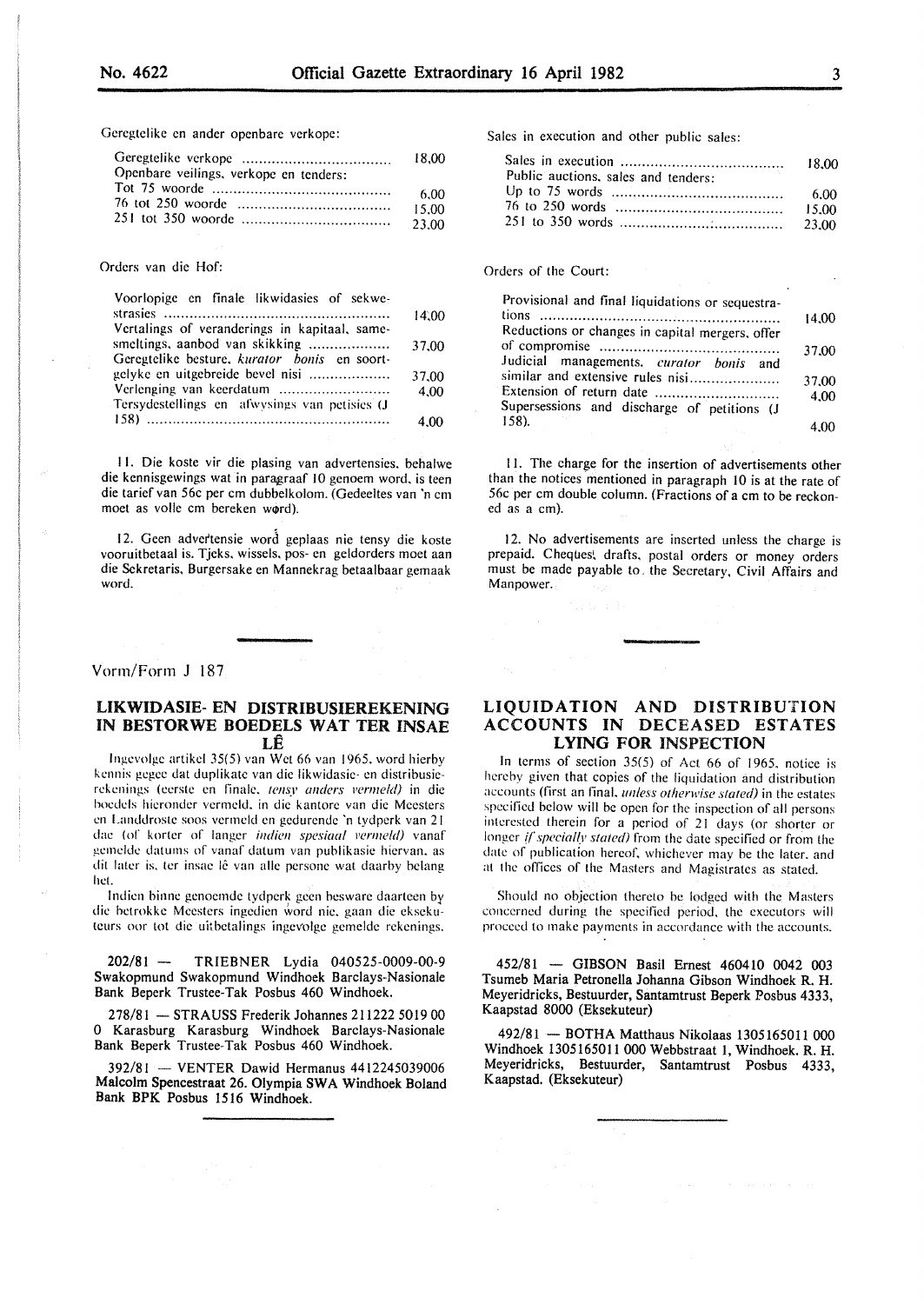Vorm/Form J 193

### KENNISGEWING AAN KREDITEURE IN BESTORWE BOEDELS

Aile persone wat vorderinge het teen die boedels hieronder vermeld. word hierby versoek om hul vorderinge by die betrokke eksekuteurs en binne 'n tydperk van 30 dae (of andcrsins soos aangedui) gcrckcn vanaf die datum van publikasie hiervan in te lewer. Die inligting word verstrek in die volgorde: Boedelnommer, familienaam en voorname, gcboortcdatum. persoonsnommcr. laaste datum. datum oorlcde: nagclatc eggenoot(notc) se name. familienaarn. gcboortedaturn en persoonsnommer: naam en adres van cksekutcurs of gernagtigde agent. tydperk toegelaat vir !ewering van vorderings *indien wulers as 30 dae.* 

346/82 - KNOUWDS Beulah Maureen Knouwds Bloemfontein 3712150012000 Parys Ockert Gerbrand Knouwds 3110015021003 Barclays-Nasionale Bank Beperk Trustee-Tak Posbus 460 Windhoek.

73/82 - JOUBERT Maria Magdalena Windhoek 6/8/1916 160806 0002 002 Tsumeb 29/1/1982 Barclavs-Nasionale Bank Beperk Trustee-Tak Posbus 460 Windhoek.

Vorm/Form No. 517

# KENNISGEWING AAN KREDITEURE IN BESTORWE BOEDELS

Aile persone wat vordcringe het teen die boedels in die bvlac vcrmcld. word versoek om sodanige vorderings binnc ·n tvdperk van 30 dac (of andersins soos aangedui) vanaf die datum van publikasie hicrvan by die betrokke cksckutcurs in tc !ewer.

# NOTICE TO CREDITORS IN DECEASED ESTATES

Signal Control

All persons having claims against the estates mentioned below arc hereby called upon to lodge their claims with the executors concerned. within 30 days (or otherwise as indicated) calculated from the date of publication hereof. The information is given in the following order: Estate numer. surname and christian names. date of birth. identity number. last address. date of death: surviving spouse's names. surname date of birth and identity number: name and address of executor or authorised agent. period allowed for lodgement of claims if *other than 30 days.* 

85/82 - THALMAIER Josef Windhoek 5-4-1928 280405 01 0008 5 5 Bell Street Windhoek 11-2-1982 Ella Thalmaier F.M. Oehl P 0 Box 3138, Windhoek.

75/82 - ENGELBRECHT Jeanetta Maria Windhoek 15-7-1903 Posbus 196, Gobabis 1-2-1982 F.M. Oehl Posbus 3138, Windhoek.

# NOTICE TO CREDITORS IN DECEASED **ESTATES**

All persons having claims against the estates specified in the schedule, are called upon to lodge their claims with the executors concerned within a period of 30 days (or otherwise as indicated) from the date of publication hereof.

74/82 - MULLER Franz Gregor 04/10/1900 001004 5008 10 8 Schwelm-Germany 30/10/1981 30 dae Windhoek S. W.A. Standard Bank SW A LTD. Trustee Branch P 0 Box 2164 Windhoek 9100.

Vorm/Form 519

#### LIKWIDASIE EN DISTRIBUSIEREKENING IN BESTORWE BOEDEL WAT TER INSAE LE

lngcvolgc artikel 35 (5) van Wet 66 van 1965 word hicrby kcnnis gcgcc dal die likwidasic- en distribusierekening in die Bocdcl in die Bylae verrncld in die kantore van die Meester van die Hooggeregshof en Landdros soos vermeld vir 'n tvdpcrk van 21 dae vanaf die datum van publikasie hicrvan (of andersins soos aangedui) ter insae sal lê vir alle persone wat daarby belang het.

lndicn gecn bcswarc daarteen by die Meester binne die gemcldc tydperk ingcdien word nic. sal die eksckuteur tot uitbetaling daarvolgcns oorgaan.

43/82 - HOPPE Heinz Ludwig Ernst 091211 5025 005 )maruru Eerste en Finale Likwidasie en Distribusie Rekenmg 16-4-82 Windhoek Omaruru Standard Bank SWA LTD. Trustee Branch P 0 Box 2164 Windhoek 9100.

 $\sim$ 

# LIQUIDATION AND DISTRIBUTION ACCOUNT IN DECEASED ESTATE LYING FOR INSPECTION

In terms of section 35 (5) of Act 66 of 1965 notice is hereby given that the liquidation and distribution account in the Estate specified in the Schedule will be open for in the inspection of all persons interested therin for a period of 21 days from the date of publication hereof (or otherwise as in dicated) at the offices of the Master of the Supreme Court and Magistrate. as stated.

Should no objection thereto be lodged with the Master during the specified period. the Executor will proceed to make payment in accordance therewith.

30/82 - VIVIER Petrus Johannes Jacobus 60123101 Windhoek Eerste en Finale Likwidasie- en Distribusierekening 16 April 1982 Windhoek Standard Bank SWA Bpk. Trustee-Tak Posbus 2164 Windhoek 9100.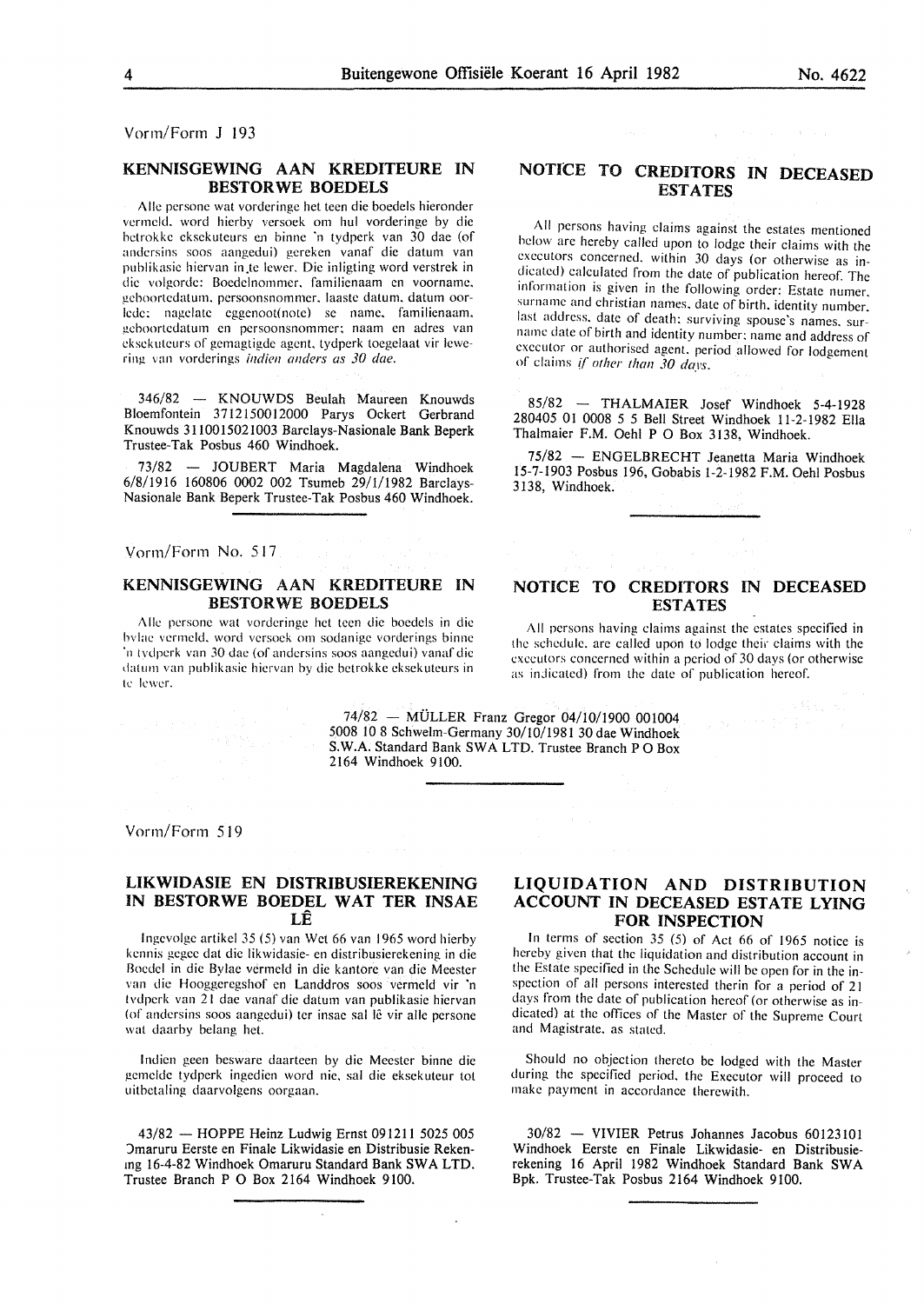Vorm/Form J 28

# BOEDELS OF MAATSKAPPYE WAT VOORLOPIG GESEKWESTREER OF GELIKWIDEER IS

Ingevolge artikel 17 (4) van die Insolvensiewet, 1936, en artikel 356 (1) van die Maatskappywet, 1973, word hierby deur die Meesters van die Hooggeregshof kennis gegee dat die boedels of maatskappye hieronder vermeld voorlopig op las van genoemde Hof gesekwestreer of gelikwideer is.

# ESTATES OR COMPANIES SEQUESTRATED OR WOUND UP PROVI-SIONALLY

Pursuant to section 17 (4) of the Insolvency Act, 1936, and section 356 (1) of the Companies Act, 1973, notice is hereby given by the Masters of the Supreme Court that the estates or companies mentioned below have been sequestrated or wound up provisionally by order of the said Court.

W4/82 - BOTES Jeanetna Joana 13 Maart 1982 Suidwes-Afrika Afdeling Viewfix SWA (EDMS) Bpk.

#### Vorm/Form 2

# BYEENKOMS VAN SKULDEISERS IN GESEKWESTREERDE BOEDELS OF MAAT-SKAPPYE IN LIKWIDASIE

Ingevolge artikels 41 en 42 van die Insolvensiewet, 1936, artikels 179 en 182 van die Maatskappywet, 1926, en artikels 339 en 336 van die Maatskappywet, 1973, word hierby kennis gegee dat 'n byeenkoms van skuldeisers in die gesekwestreerde boedels of maatskappye in likwidasie hieronder vermeld, gehou sal word met aanduiding van die nommer van boedel/maatskappy; die naam en beskrywing van boedel/maatskappy; die datum, uur en plek van byeenkoms en die doe! van byeenkoms.

In 'n plek waarin 'n kantoor van 'n Meester is, word die byeenkoms voor die Meester gehou en in ander plekke voor die Landdros.

W15/81 - GRANITE MINING CONTRACTORS NAMIBIA (PTY) LTD (In Liquidation) Wednesday 21st April 1982 at lO a.m. before the Master of the Supreme Court, Windhoek Proof of Claims Security Trust SW A (Pty) Ltd P 0 Box 3599 Windhoek 9000.

#### MEETING OF CREDITORS SEQUESTRATED ESTATES COMPANIES BEING WOUND UP IN OR

Pursuant to sections 41 and 42 of the Insolvency Act, 1936, sections 179 and 182 of the Companies Act, 1926, and sections 339 and 366 of the Companies Act, 1973,. notice is hereby given that a meeting of creditors will be held in the sequestrated estate or companies being wound op mentioned below, indicating the number of estate/company; the name and description of estate/company; the date, hour and place of meeting and the purpose of meeting.

Meetings in 'n place in which there is ' Master's Office, will be held before the Master; elsewhere they will be held before the Magistrate.

W18/81 - INSOLVENT ESTATE JOHAN A JORDAAN T/A Jordaan's Refrigeration Wednesday 5th May 1982 at 10.00 a.m. before the Master of the Supreme Court, Windhoek Proof of Claims Security Trust SW A (Pty) Ltd. P 0 Box 3599 Windhoek 9000.

 $W18/81 - INSOLVENT$  ESTATE JOHAN A JORDAAN t/a Jordaan's Refrigeration Wednesday 5th May I 982 at 10.00 a.m. before the Master of the Supreme Court, Windhoek I) Proof of Claims 2) Interrogation Security Trust SWA (Pty) Ltd. P.O. Box 3599 Windhoek.

#### Vorm/Form 3

VERLENGING VAN TERMYN VIR INDIENING VAN LIKWIDASIE-, DISTRIBUSIE-BUSIEREKENINGS IN GESEK-WESTREERDE BOEDELS OF MAATSKAPPYE IN LIKWIDASIE

artikel 135(1) (c) van die Maatskappywet, 1926, word hierby and section 135 (1) (c) of the Companies Act, 1926, notice is kennis gegee dat kurators of likwidateurs van die hereby given that after the expiration of a period kennis gegee dat kurators of likwidateurs van die hereby given that after the expiration of a period of 14 days<br>gesekwestreerde boedels of maatskappye in likwidasie, na as from the date of publication hereof, it is the int gesekwestreerde boedels of maatskappye in likwidasie, na as from the date of publication hereof, it is the intention of gelang van die geval hieronder vermeld voornemens is om na the trustees or liquidators, as the case ma gelang van die geval hieronder vermeld voornemens is om na the trustees or liquidators, as the case may be, of the se-<br>afloop van 'n termyn van 14 dae vanaf die datum van die questrated estates or companies being wound up afloop van 'n termyn van 14 dae vanaf die datum van die questrated estates or companies being wound up mentioned publikasie hiervan, die betrokke Meesters om 'n verlenging below, to apply to the respective Masters for an e publikasie hiervan, die betrokke Meesters om 'n verlenging below, to apply to the respective Masters for an extension of van die termyne hieronder genoem, vir die indiening van time, as specified below, within which to lodge liquidation.<br>Iikwidasie-, distribusie- of kontribusierekenings te versoek. accounts and plans of distribution or contr likwidasie-, distribusie- of kontribusierekenings te versoek.

# EXTENSION OF TIME WITHIN WHICH TO LODGE LIQUIDATION ACCOUNTS AND<br>PLANS OF DISTRIBUTION OR OF DISTRIBUTION OR CONTRIBUTION IN SEQUESTRATED ESTATES OR COMPANIES BEING WOUND UP

Ingevolge artikel 109(1) van die Insolvensiewet, 1936, en Pursuant to section 109(1) of the Insolvency Act, 1936, itkel 135(1) (c) van die Maatskappywet, 1926, word hierby and section 135(1) (c) of the Companies Act, 1926,

W18/81 INSOLVENT ESTATE JOHAN A JORDAAN t/a Jordaan's Refrigeration Dr. O. F. C. Herrigel 1982-11-10 1982-05-10 6 months Master of the Supreme Court, Windhoek.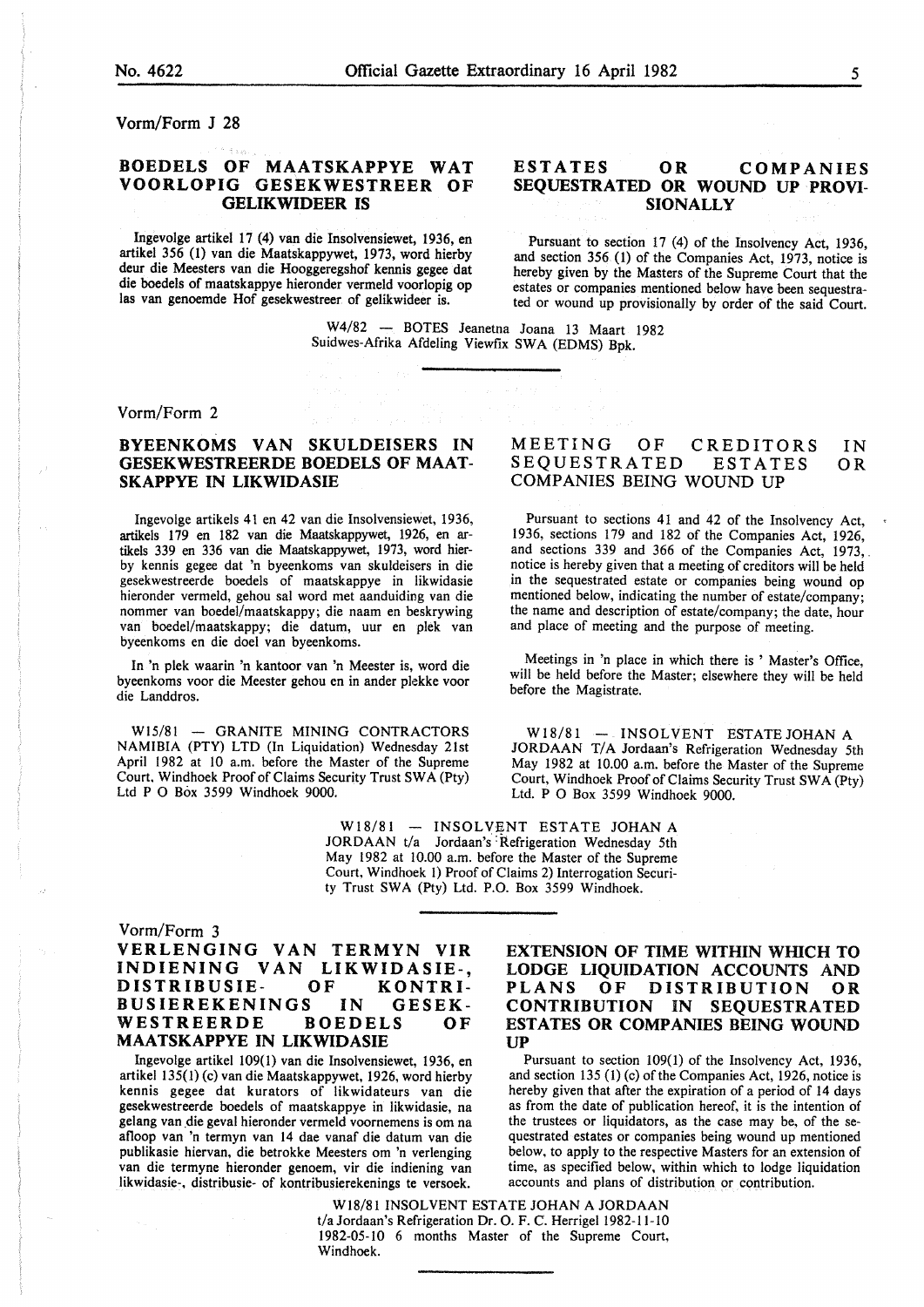#### Vorm VD/LD

#### AKTES: VERLORE DOKUMENTE

Kennis word hiermee gegee ingevolge die Registrasie van Aktes Wet nr 47 van 1937, dat die volgende applikante voornemens is om aansoek te doen vir die kansellasie van die inskrywing van die genoemde dokument en dat aile persone wat teen die kansellasie van sodanige inskrywing beswaar maak hiermee versoek word om dit skriftelik in te dien by die Registrateur van Aktes te Windhoek, binne vyf weke na die laaste publikasie van die kennisgewing.

#### DEEDS: LOST DOCUMENTS

Notice is hereby given in terms of the Deeds Registry Act, No. 47 of 1937, that the following applicants intend applying for a certified copy of the document(s) named and that all persons having objection to the issue of such copy are hereby requested to lodge the same in writing with the Registrar of Deeds at the place mentioned within three weeks (and within five weeks in the case of S.W.A.) from the last publication of the notice.

Registration Division "B" Grootfontein Deed of Transfer No. 2592/1965 dated 30th September, 1965 Jacobus Petrus STEYN (born on 22nd March, 1913) CERTAIN: Portion 36 of the farm Shamalindi No. 810 REGISTRATION DIVISION "B" MEASURING: 125 hectares. Engling, Stritter & Partners Attorneys for Applicant, 701 Craigmyle Building Kaiser Street Tel. 35031 P.O. Box 43 Windhoek 9000.

#### IN DIE HOOGGEREGSHOF VAN SUIDWES-AFRIKA

In die saak tussen

RAAD VIR BUITESTEDELIKE ONTWIKKELING .........................EISER

en

ALOISIUS NIKLAAS JOBS ....... VERWEERDER

KENNISGEWING VAN VERKOPING IN EKSEKUSIE

KENNIS word hierby gegee dat die ondervermelde onroerende eiendom in eksekusie verkoop sal word deur die Adjunk-Bal' ju vir die Distrik van LUDERITZ op VRYDAG die 7DE dag van MEl 1982 om lOHOO in die voormiddag by die ingang van die Landdroskantoor, LUDERITZ:

GELEE in die Distrik van LUDERITZ;

REGISTRASIE AFDELING "N";

GROOT 487 )vier honderdsewe en tagtig)

Vierkante meter;

DIE voorwaardes van die verkoping sal aangekondig word deur die Adjunk-Balju net voor die verkoping, en is ook beskikbaar vir inspeksie by die kantoor van die Adjunk-Balju, LUDERITZ.

GEDATEER te WINDHOEK hierdie 30STE dag van MAART 1982.

> HOWARD & WASSERFALL ElSER SE PROKUREURS 2DE VLOER, CRAIGMYLE GEBOU KAISERSTRAAT WINDHOEK

#### KENNISGEWING VAN OORDRAG VAN BESIGHEID

(In terme van Artikel 34(i) van Wet 24 van 1936, soos gewysig, en Artikel 16 Ordonansie 13 van 1935)

KENNIS geskied hiermee dat HELGA MARIA SCHUSTER wie handel gedryf het te Erf No. 4128, Kaiser Straat, Windhoek, onder die naam en sty! van SUPRA DRY CLEANERS, haar besigheid vervreem en oorgedra het aan HANS DIETER WIDMANN, wie handel sal dryf onder dieselfde naam, op dieselfde perseel vir sy eie rekening.

GEDATEER TE WINDHOEK, hierdie 31 ste dag van MAART 1982.

> Fisher, Quarmby & Pfeifer Prokureurs S.W.A. Bougenootskap-gebou WINDHOEK

#### KENNISGEWING

BOEDEL WYLE PHILIPPUS LOURENS ANDRIES DU **PLESSIS** 

IDENTITEITSNOMMER 290120 5008 003

VAN OKAHANDJA

BOEDEL NOMMER 145/1981

KENNIS geskied hiermee dat die Eerste en Finale Likwidasie - en Distribusierekening in bogemelde boedel ter insae sal lê in die kantoor van die Meester van die Hooggeregshof, Windhoek en 'n afskrif daarvan te die Magistraatskantoor te Okahandja vir 'n tydperk van een-entwintig (21) dae vanaf datum van publikasie hiervan.

> DR WEDER KRUGER & HARTMANN PROKUREURS NOTARISSE & **AKTESVERVAARDIGERS** PROKUREURS VIR EKSEKUTEUR POSBUS 864 WINDHOEK

SEKERE Erf 314, Nautilus Dorp;